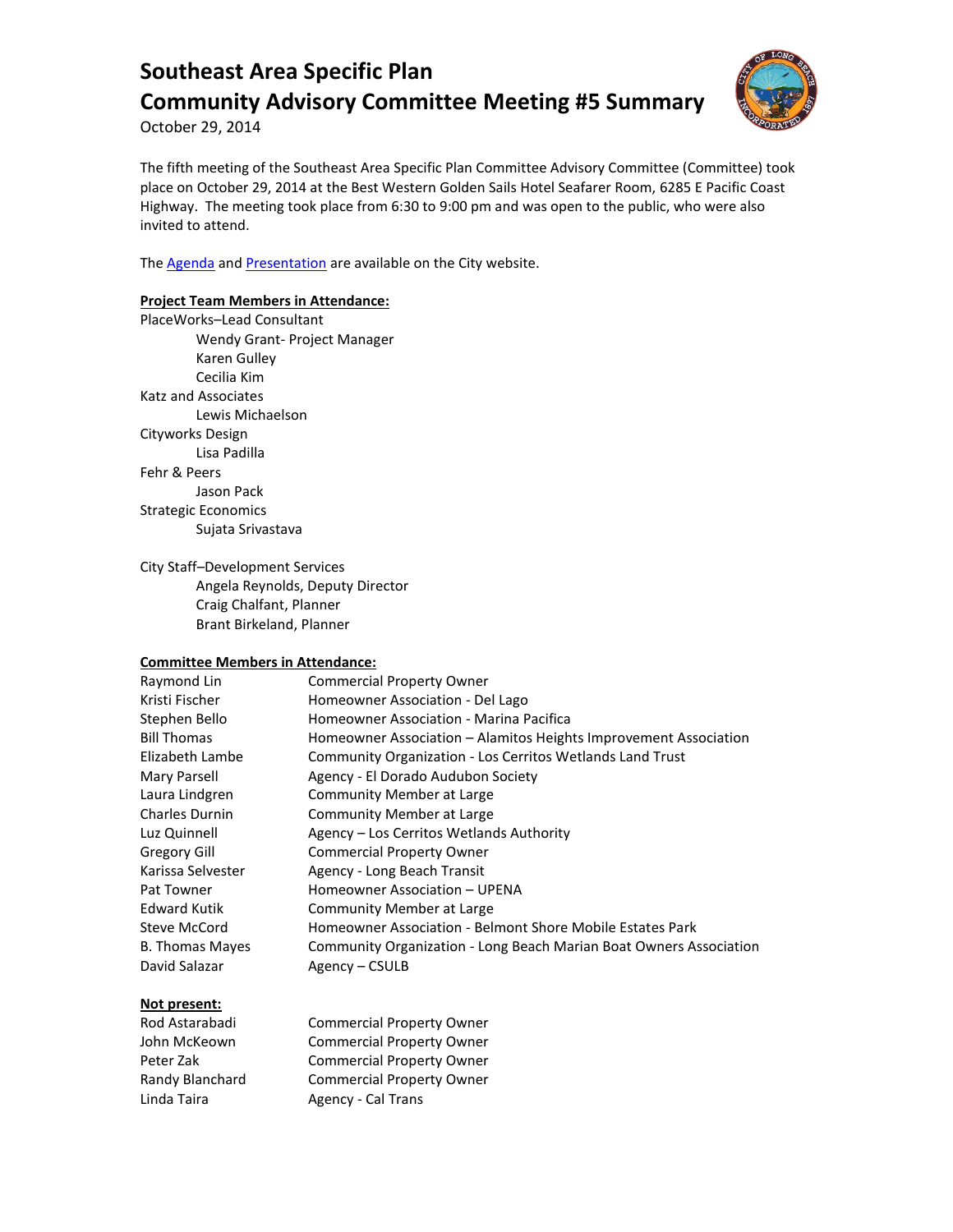

October 29, 2014

Approximately 30 community members in addition to the CAC attended the meeting.

#### **Introduction**

Lewis Michaelson, from Katz, kicked off the meeting with an overview of the items that would be covered in the evening's presentation and purpose of tonight's meeting.

Wendy Grant, from PlaceWorks, followed up with a recap of the vision for SEADIP and an overview of the pillars of sustainability, which are a key component of the development of the plan.

### **Development Feasibility, Side Design, and Mobility**

Members of the consultant team gave presentations regarding development feasibility, site design considerations, and mobility. Sujata Srivastava, from Strategic Economics, provided a brief summary of previous market assessment findings and explained the relationship between land value, development feasibility, and community benefits. Lisa Padilla, from Cityworks Design, provided a summary of comments from previous meetings and workshops and presented four development scenarios (conceptual diagrams) to further discussion on site design. Jason Pack, from Fehr & Peers provided a summary of mobility considerations and presented potential street configurations for streets in the SEADIP project area. The Committee was asked to engage in a discussion following each presentation. The following bullets summarize the comments from the Committee for each topic.

#### Development Feasibility

- Graph data sources are conceptual except for the residual land vale of residential development by building type (from Menlo Park, CA), which was used as an example to illustrate the relationship between development profit and value. Each neighborhood will be different.
- Financially viability needs to consider the context of the greater market area.
- Floor-Area-Ratio (FAR) aspect from previous SEADIP seems low compared to other retail development; consider local regulations and coastal regulations.
- Do the amenities and social benefits related to development include benefits to the City, such as tax revenues? The emphasis is on community benefits and the City plays a role in providing these social and economic benefits.
- Transactional data indicates that land value does not necessarily reflect development potential.
- The financial feasibility of a project is based on current market values, which is not determined by the city. Generally, lower land values are more feasible for development than high land values. Land values may change based on planned uses but the community can guide the plan to decide what is best for the project area.

#### Site Design - General

- South America aerial tramway is an example that should be considered.
- The concept of parking with residential above or more where there are large parking lots should be considered.
- Marina parking lot is well-used and is needed for all the events.
- Diagram of Site Design should show double-headed arrows as they all relate to each other and influence each other.
- Wetlands needs to be improved and traffic needs to be solved but if we do nothing that gives incentives to landowners we won't see any improvement in SEADIP.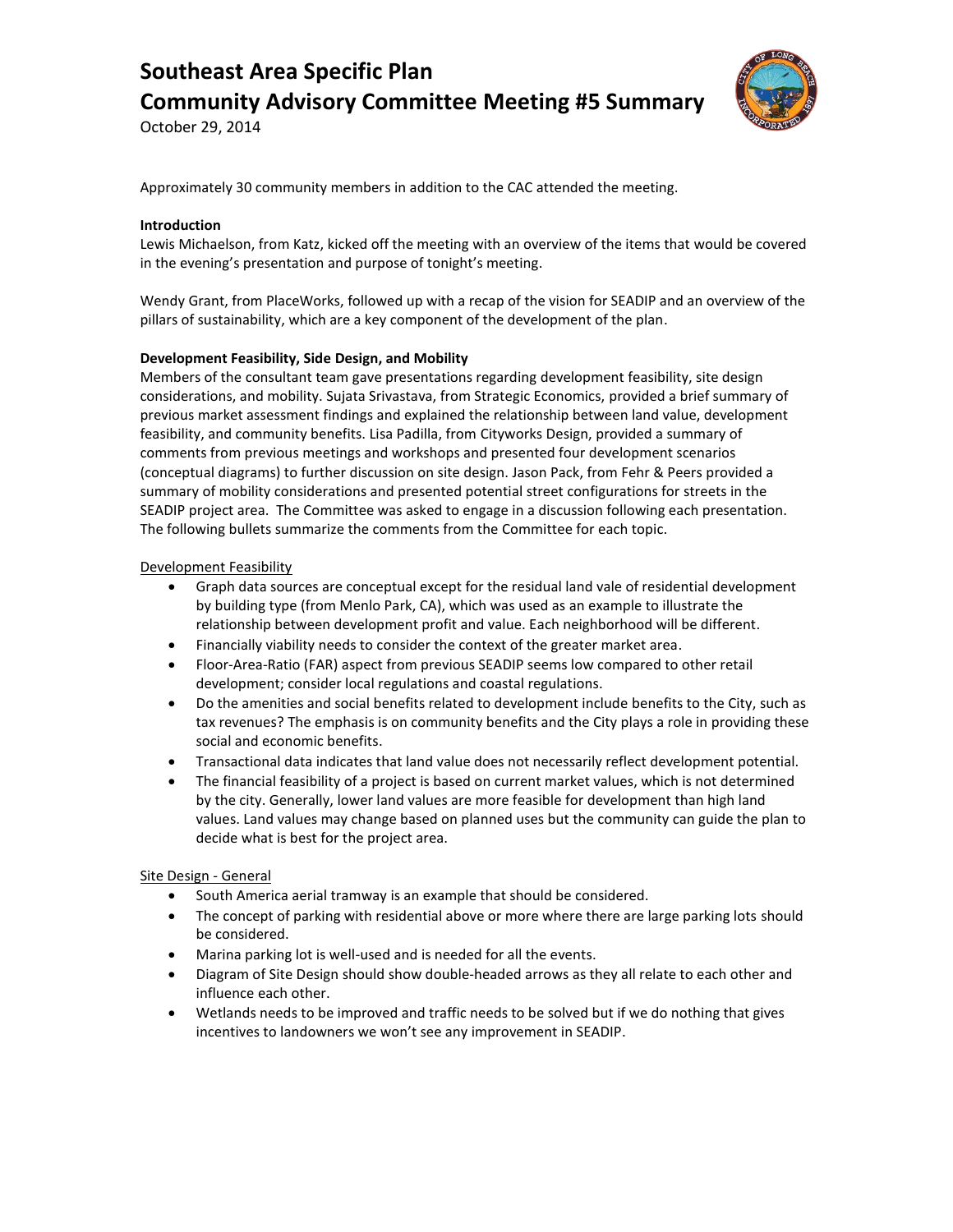

October 29, 2014

## Site Design – Development Scenarios

The consultant team provided an overview of four hypothetical design scenarios for a fictional site in SEADIP. The scenarios were created as a tool to illustrate the opportunities, constraints and tradeoffs of different site designs and mixes of uses (parking, access, massing, landscaping, views, etc). Following are some of the comments and input provided by the CAC related to each concept:

- Discussion on Scenario 1 (Retail only)
	- o Does not maximize the placemaking potential of the area, another shopping center, same type of retail that is currently here.
	- o Committee supported internalized parking, screened from PCH.
	- $\circ$  Parking location should be internal but avoid aesthetics similar to that of Carson Center/Cerritos Mall (latter is an example of what not to do).
	- o Is underground parking feasible from an engineering perspective? Based on Marina Pacifica experience, the water table is 7 feet down and water needs to be pumped out continuously. While it is expensive to build subterranean parking (\$40 - 45K per parking space) it technically can be done. Financially, it would not be feasible to do underground parking if there is minimal development above it.
- Discussion on Scenario 2 (Retail + Residential)
	- $\circ$  Residential units shown in this scenario are assumed to be ownership units per the findings of Strategic Economics market assessment.
	- o Coastal Commission generally wants visitor-serving uses, access to the coast, and preservation of coastal environment – tricky to balance addition of new residential.
	- o Existing residences are not grandfathered but legal through permits (not nonconforming). The consultant team will discuss the proposed plan with Coastal commission.
	- o Question how much we comply with coastal vs. what things city thinks are important and may need to approach Coastal Commission to consider changing.
	- o Committee against gated communities, pedestrian access through communities critical.
	- o Gated communities still need to provide pedestrian access even though vehicular access is restricted.
	- o Sea level rise is being addressed for this project.
	- $\circ$  A berm built up above ground level with semi-underground parking should be considered to help address sea-level rise issues.
- Discussion on Scenario 3 (Retail/Residential/Hotel)
	- $\circ$  Downtown LB currently has its own parking structure overlooking ocean but it not very full. We'd be foolish to give a parking structure view along the oceanfront or wetlands.
	- o Project should be designed so visitors and residents get priority of views (internal parking, wrap, or underground parking).
	- o Many cities are decreasing parking to discourage vehicle trips. How would this affect our scenarios? We will get to that later in the presentation (Fehr & Peers to address).
- Discussion on Scenario 4 (Retail/Residential/Hotel)
	- o Clarification that we may have variations of all scenarios throughout SEADIP.
	- o This scenario seems to have the greatest future potential to support both wetlands and bay activity.
	- $\circ$  Downtown has grown in density whereas this area should not be that dense. In the context of all of Long Beach, this area should be more natural and coastal and distinctive from downtown.
	- o We should look at the whole city so that density is in downtown and SEADIP is a different area especially considering constrains with water, marina, and wetlands.
	- $\circ$  The height projections in this scenario are just for planning purposes. They could be planned for lesser height or mixture of different heights.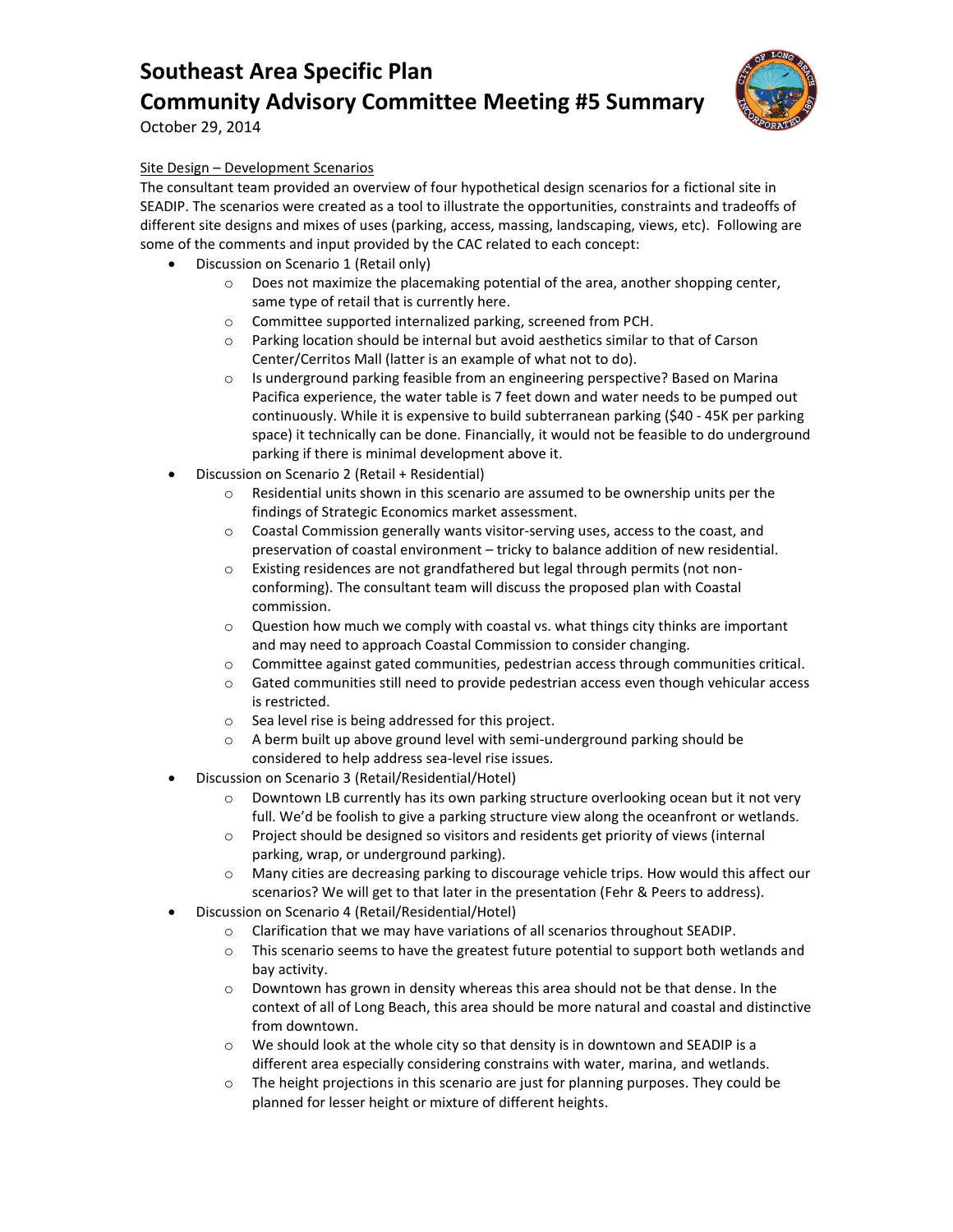

October 29, 2014

- $\circ$  Has there been a market assessment to show demand for retail and other uses? Yes, there was demand for all of the uses included in these scenarios.
- General Discussion
	- $\circ$  These are great. The Anaheim packing district is a good example of the type of use and scale we want to see here.
	- o Concepts presented for PCH encapsulate what we want and I think it can make a big difference here
	- $\circ$  The idea of adequate buffers to mitigate light, noise for wetlands so this seems like a good low impact use but it may also harm the wildlife if there are a lot of people and animals wandering the edge
	- o Like the immediate change for PCH, are there funding opportunities for those improvements? There are a variety of grants for infrastructure, city capital improvements programs, developer based revenues are typical.

### **Mobility**

Fehr & Peers presented an overview of possible street sections for the project area and also tables that showed how, in general terms, the scenarios would affect traffic in the SEADIP area.

- What is one example of one trip?
	- o Leaving home is one trip, coming back home is one trip, going to and from store to home is 4 trips.
- When comparing trip differences, what uses did you start with? Is this current existing or with pending proposals? How would you calculate into that pending proposals?
	- o This looks at uses currently on the ground. We will look into pending applications in process during the environmental phase
- There are many surrounding streets around SEADIP, are this counted in trips? How does the failure of intersections factor into the numbers show for these trip increases?
	- $\circ$  Scenarios are high level and currently don't include surrounding streets around the entire SEADIP area and intersection analysis. These will come later with land plan.
- We talked about shorter blocks and having additional curb cuts, what is the impact on traffic flow?
	- $\circ$  It could go either way depending on signalization, drive speed, route alternative options, etc. and we will work to make it work for the community
- Why have some signals not been coordinated?
	- Caltrans facilities use a unique system which makes it difficult to interface with city systems for local roads. One option to resolve this is for the city to take over operations and management of PCH.
- Could you also look at Loynes? Also, on Studebaker, why is the bike lane only on one side why not both?
	- o Yes, priority would be to minimize conflicts with vehicle at the interchange.
- Adding a right turn lane, these are hardly used. Loynes is built on landfill so grade level is not even. If anything goes on there it needs to be lightweight, like palms.
- The section shown for Marina is a partial segment. It is not for the section along the river.
- What are thoughts on palm trees vs other landscape tree options?
	- o Palms don't provide as much shade, but city may prefer because they are existing and generally require less maintenance.
- Palms are already there, part of the ambiance, birds use these palms, especially water birds
- Entry off of Studebaker from freeway is a nightmare now, so how will this be addressed?
	- o City has identified improvements for Studebaker and freeway interchange in its mobility element